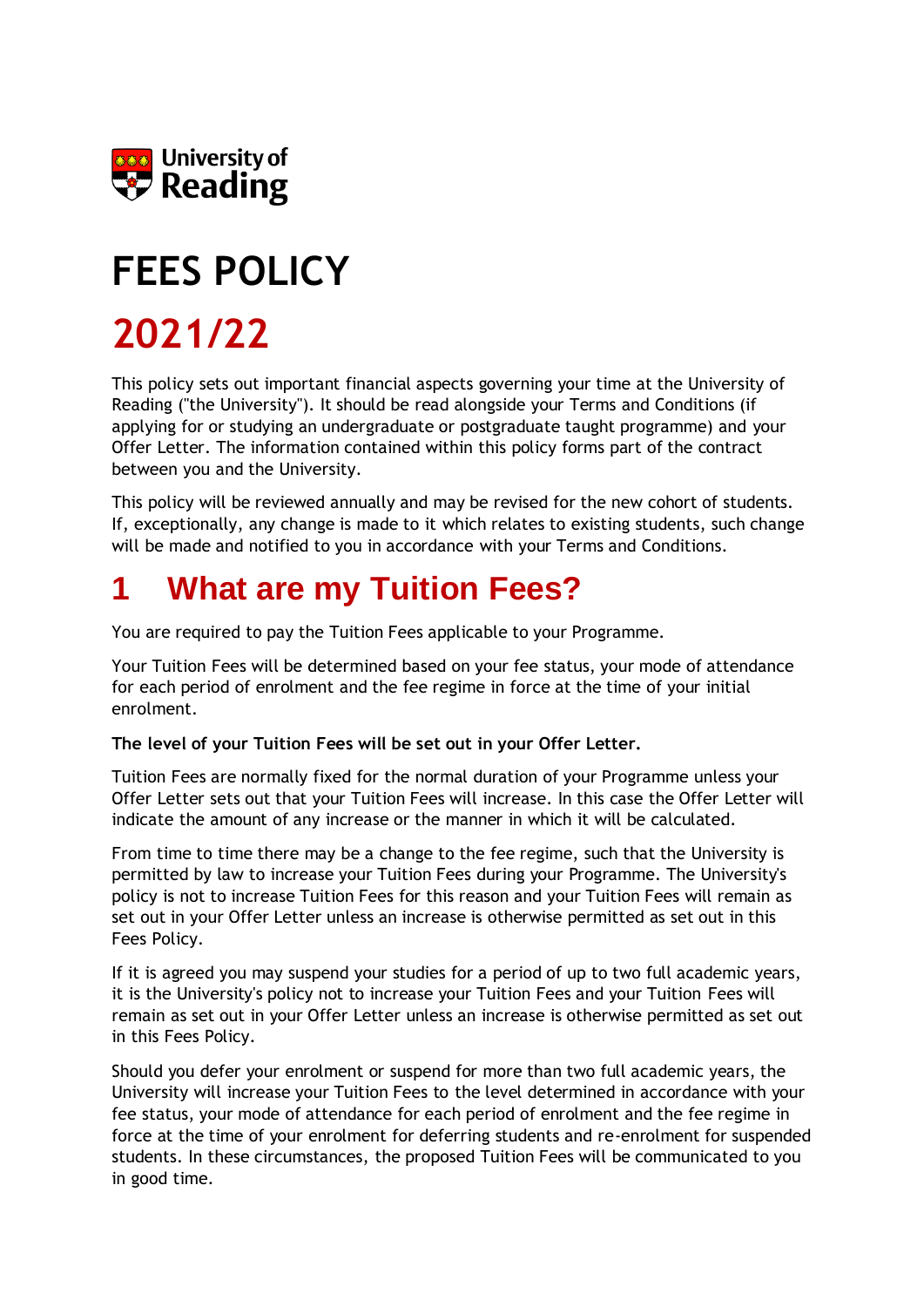All Tuition Fees are in GBP £ sterling, unless stated otherwise.

- 1.1 Undergraduate Students
	- a) Home/EU Undergraduate students\*

The University's standard Tuition Fees for:

- Home undergraduate students
- EU undergraduate students\*; and
- Students on Postgraduate Teacher Training Programmes can be found [here](https://www.reading.ac.uk/essentials/money_matters/tuition-fees/fee-tables) and are set out in your Offer Letter.

The Tuition Fees apply to full time students and are pro-rated accordingly for part-time students.

These Tuition Fees are the maximum amount of Tuition Fees that an institution may charge, based on rules set by the UK Government.

b) Island Undergraduate Students

The University's Tuition Fees for Island undergraduate students can be found [here](https://www.reading.ac.uk/essentials/money_matters/tuition-fees/fee-tables) and are set out in your Offer Letter. The Tuition Fees apply to full time students and are pro-rated accordingly for part-time students.

The maximum amount of Tuition Fees an institution may charge is set by agreement with the relevant Island Government, which currently states that fees will not exceed the maximum fee cap set for Home and EU undergraduate students.

This applies to students from Jersey, Guernsey and the Isle of Man.

c) International Undergraduate Students

The University's Tuition Fees for full time International Undergraduate students can be found [here](https://www.reading.ac.uk/essentials/money_matters/tuition-fees/fee-tables) and are set out in your Offer Letter. The Tuition Fees will be pro-rated accordingly for part-time students.

d) Equivalent or Lower Qualification (ELQ) Students

If you are a UK and EU undergraduate student who already has a Higher Education qualification (regardless of the awarding institution) and who is now studying for an equivalent or lower qualification, you are unlikely to be entitled to Student Finance Authority funding to cover your Tuition Fees or living costs.

ELQ students who started their programme before 2012 may be charged a higher fee than those without a qualification. Students starting from 2012 onwards will be charged the same fees as UK/EU students without qualification.

#### 1.2 Postgraduate Taught ("PGT") Students

Tuition Fees for PGT students are set for each cohort of the Programme, and may increase for new cohorts commencing the Programme each year.

a) Home/EU PGT Students\*

The University's Tuition Fees for full and part-time Home/EU PGT students can be found [here](https://www.reading.ac.uk/essentials/Money_matters/Tuition-fees/Fee-Tables) and are set out in your Offer Letter.

b) Island PGT Students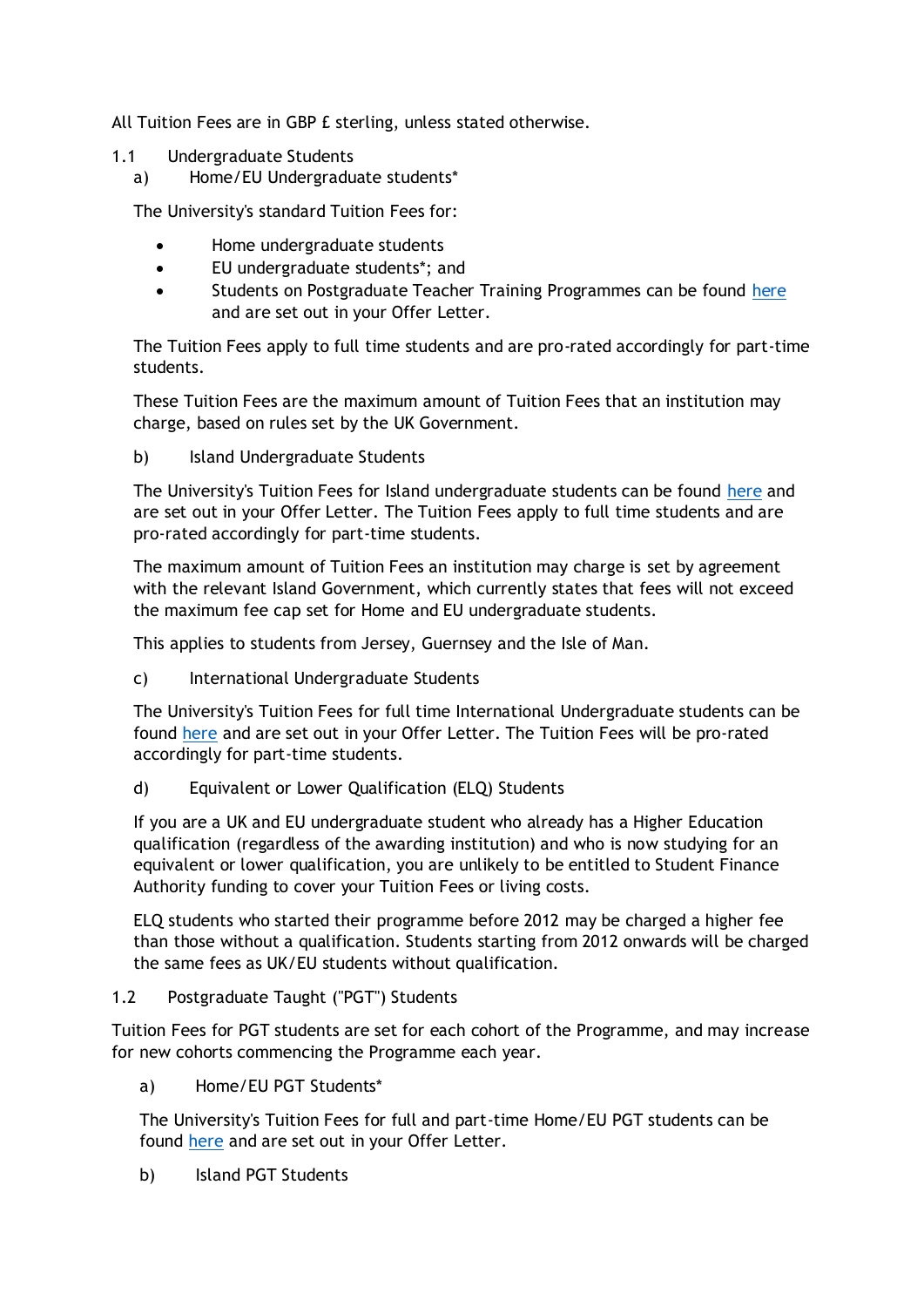The University's Tuition Fees for full and part-time Island PGT students will not exceed the maximum fee set by the University for Home/EU students. The Tuition Fees can be found [here](https://www.reading.ac.uk/essentials/Money_matters/Tuition-fees/Fee-Tables) and are set out in your Offer Letter.

This applies to students from Jersey, Guernsey and the Isle of Man.

c) International PGT Students

The University's Tuition Fees for full and part-time International PGT students can be found [here](https://www.reading.ac.uk/essentials/Money_matters/Tuition-fees/Fee-Tables) and are set out in your Offer Letter.

1.3 MBA Students

The University's Tuition Fees can be found [here](https://www.reading.ac.uk/essentials/Money_matters/Tuition-fees/Fee-Tables) and are set out in your Offer Letter.

1.4 Postgraduate Research ("PGR") Students

The University's Tuition Fees for new postgraduate research students can be found [here](https://www.reading.ac.uk/essentials/Money_matters/Tuition-fees/Fee-Tables) in respect of international students and are set out in your Offer Letter.

The University's Tuition Fees for continuing postgraduate research students can be found [here](https://www.reading.ac.uk/essentials/Money_matters/Tuition-fees/Fee-Tables) and are set out in your Offer Letter.

Research Expenses/Supervisory Visit Fees are payable in addition to Tuition Fees for some doctoral research Programmes. If Research Expenses/Supervisory Visit Fees are payable then these will be set out in your Offer Letter.

The University aligns its Tuition Fees for home PGR Students with the levels set out by the RCUK, which are not published until the start of the year in which students will commence their studies. This means that the Tuition Fees published prior to that date will be indicative only and the University will increase Tuition Fees for PGR Students in line with the published RCUK Fees for new students. If you have accepted an offer from the University prior to the Tuition Fees being finalised, you will be notified of that in your Offer Letter and you will be provided with full information on Tuition Fees as soon as it is available.

1.5 International Foundation Programme Students

The University's Tuition Fees for International Foundation Programme students can be found [here](https://www.reading.ac.uk/essentials/Money_matters/Tuition-fees/Fee-Tables) and are set out in your Offer Letter.

#### 1.6 Part-time Students on Undergraduate and PGT Programmes

If you are a part-time student you will have your part time Tuition Fees fixed at your point of entry for the normal duration of the Programme.

Part time students cannot register for more than 90 credits, or 75%, of a full time equivalent year. Tuition Fees are calculated according to the criteria shown below:

- If the charge is per year of study, it will cover the standard expected credits for the year: normally 60 which is 50% of a full time programme.
- If a student takes less than the standard number of credits for their award in a year of study, the fee will be reduced to reflect the total number of credits taken in the year.
- If a student takes more than the standard number of credits for their award in a year of study, the additional module(s) will be charged at the appropriate credit rate.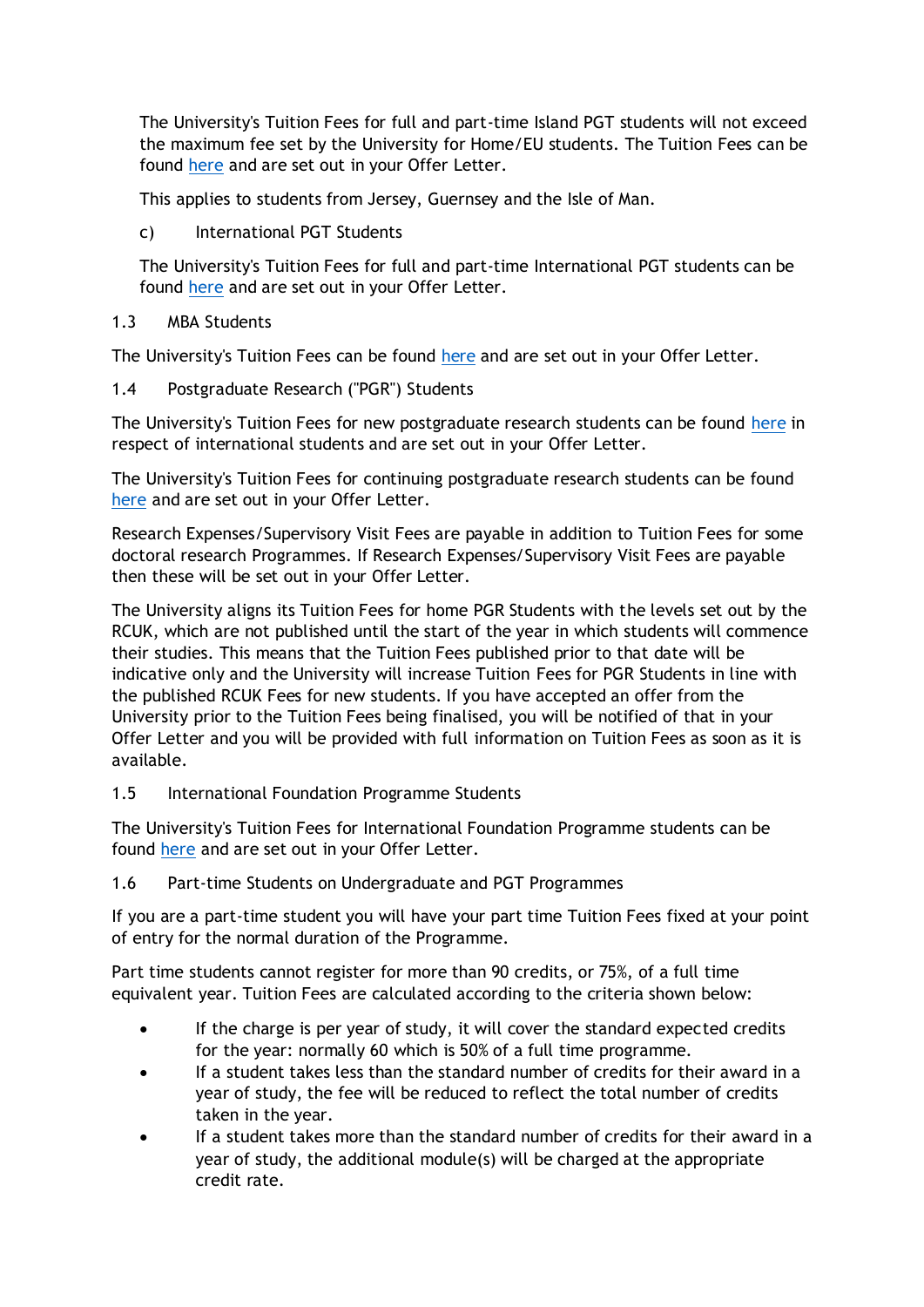If the charge is based on the number of credits taken, the charge will be made based on the credits and will cover only those credits.

**\*A note concerning EU Students: Following the result of the EU Referendum for the UK to leave the European Union, the arrangements for EU students applying for entry to the University from 2019/20 onwards are subject to change on the advice of the UK's Government.**

### **2 Fee status**

2.1 What is my fee status?

Your fee status is determined according to set criteria provided in regulations, and guidance, provided by the Government of the four countries of the UK: England, Scotland, Wales or Northern Ireland

Further information is provided by the UK Council for International Student Affairs (UKCISA). These are set out on the UKCISA website, which is available here.

Applicants are able to request a review of the fee status indicated in their offer letter at any point prior to enrolling at the University. All requests from applicants for a review of fee status should be made by completing the Fee Status questionnaire as instructed in their offer letter.

#### 2.2 Can my fee status change during my studies?

An assessment of a student's fee status will apply for the duration of the programme, except in a small number of cases as indicated below, where it can be reviewed:

- You or a relevant family member obtains EU nationality and has been ordinarily resident in the EEA or Switzerland for the three year period before the first day of the first academic year of your Programme. In this circumstance your fee status will be reviewed and may be changed from the start of the next academic year of the Programme. In this case, no refunds or credits for previous Tuition Fees paid in previous years will be considered.
- The country, of which you are a national, accedes to the EU and you have been resident in that country, the EEA or Switzerland for the three year period before the first day of the first academic year of your Programme. In this circumstance your fee status will be reviewed and will normally be changed from the start of the next academic year of the Programme. However, if the status is changed from the start of the next academic year, no refunds or credits for Tuition Fees paid in previous years will be considered. Exceptionally, if the status is changed from the start of the Programme, you will be refunded any overpayment of Tuition Fees.
- You, or a relevant family member, are granted refugee or humanitarian protection status part way through the Programme. In this circumstance your fee status will be reviewed and will normally be changed from the start of the next academic year of the Programme. However, if the status is changed from the start of the next academic year, no refunds or credits for Tuition Fees paid in previous years will be considered. Exceptionally, if the status is changed from the start of the Programme, you will be refunded any overpayment of Tuition Fees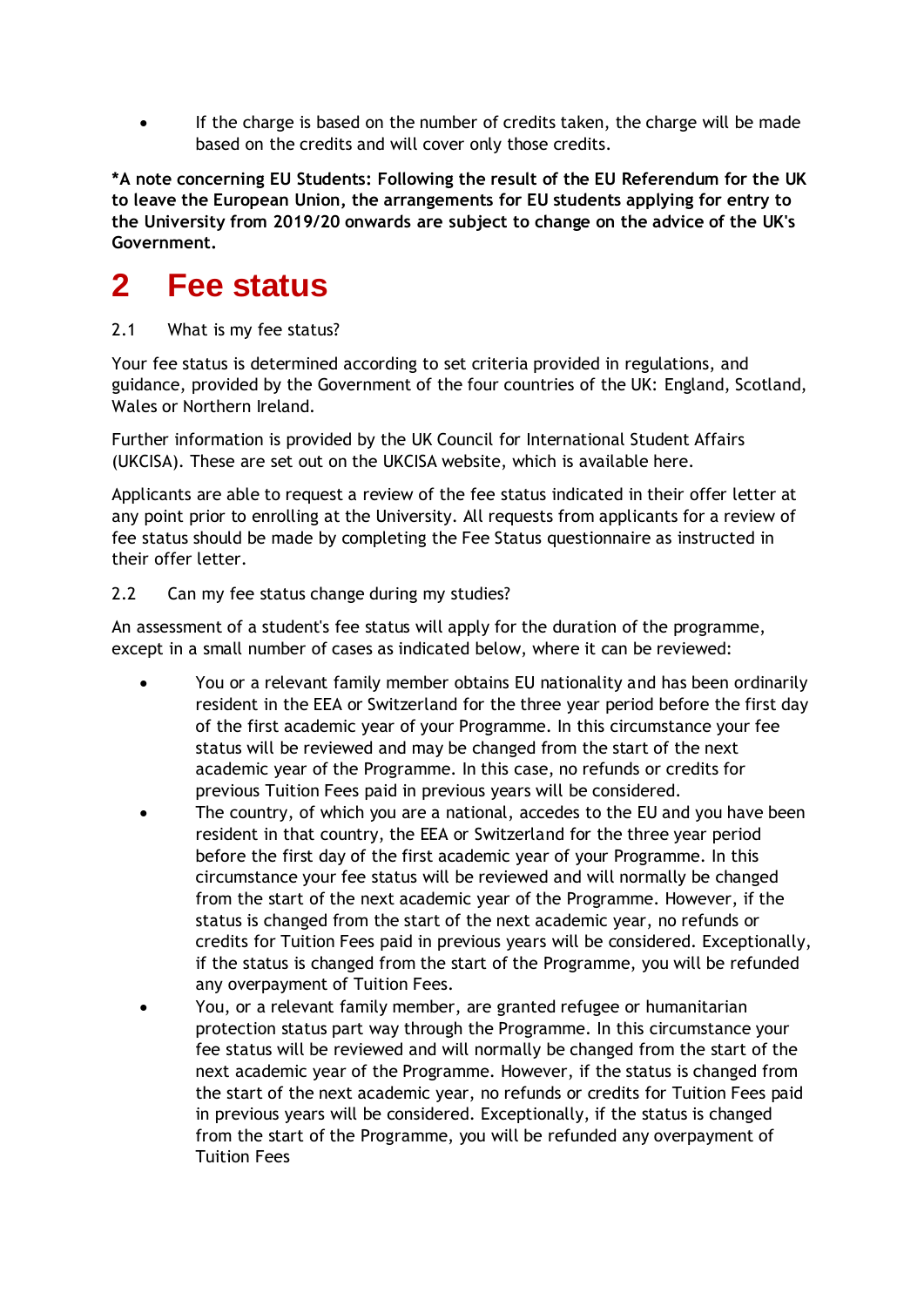A "relevant family member" is defined by the relevant fees regulations and the definition of it is found here. This definition is beyond the control of the University as it is set by the Government and as such the University accepts no liability for any changes to it.

These rules concerning fee status reflect the current legal position. Following the result of the EU Referendum for the UK to leave the European Union, the arrangements for EU students applying for entry to the University from 2019/20 onwards are subject to change on the advice of the UK's Government. Applications for changes in fee status after that date may also be subject to change.

In each of these categories additional definitions and restrictions may apply when reviewing your fee status. These will be explained at the time of any review.

All requests from current students for a review of fee status should be sent to the Student Fees Officer using the email address [studentfees@reading.ac.uk](mailto:studentfees@reading.ac.uk)

### **3 Will the University increase my fees?**

The University will not increase Tuition Fees during the course of an academic year.

The University will not normally increase Tuition Fees during a Programme, except as set out in section 1 of this policy.

### **4 Will my fees change if I agree changes to my studies?**

- 4.1 Withdrawing or suspending your studies
	- a) Undergraduate students and postgraduate taught students

If you suspend or withdraw your studies, you will be liable for Tuition Fees in accordance with the table applicable to your start date:

| If your Programme starts at the commencement of the Autumn Term, termination<br>between the following dates: |      |  |
|--------------------------------------------------------------------------------------------------------------|------|--|
| Up to and including Monday of week 4 of the Autumn Term                                                      | 0%   |  |
| From Tuesday of week 4 of the Autumn Term up to and including Monday of<br>Week 3 of the Spring Term         | 25%  |  |
| From Tuesday of week 3 of the Spring Term up to and including the day<br>before the start of the Summer Term | 50%  |  |
| From day 1 of week 1 of the Summer Term onwards                                                              | 100% |  |

If your Programme starts at the commencement of the Spring Term, termination between the following dates: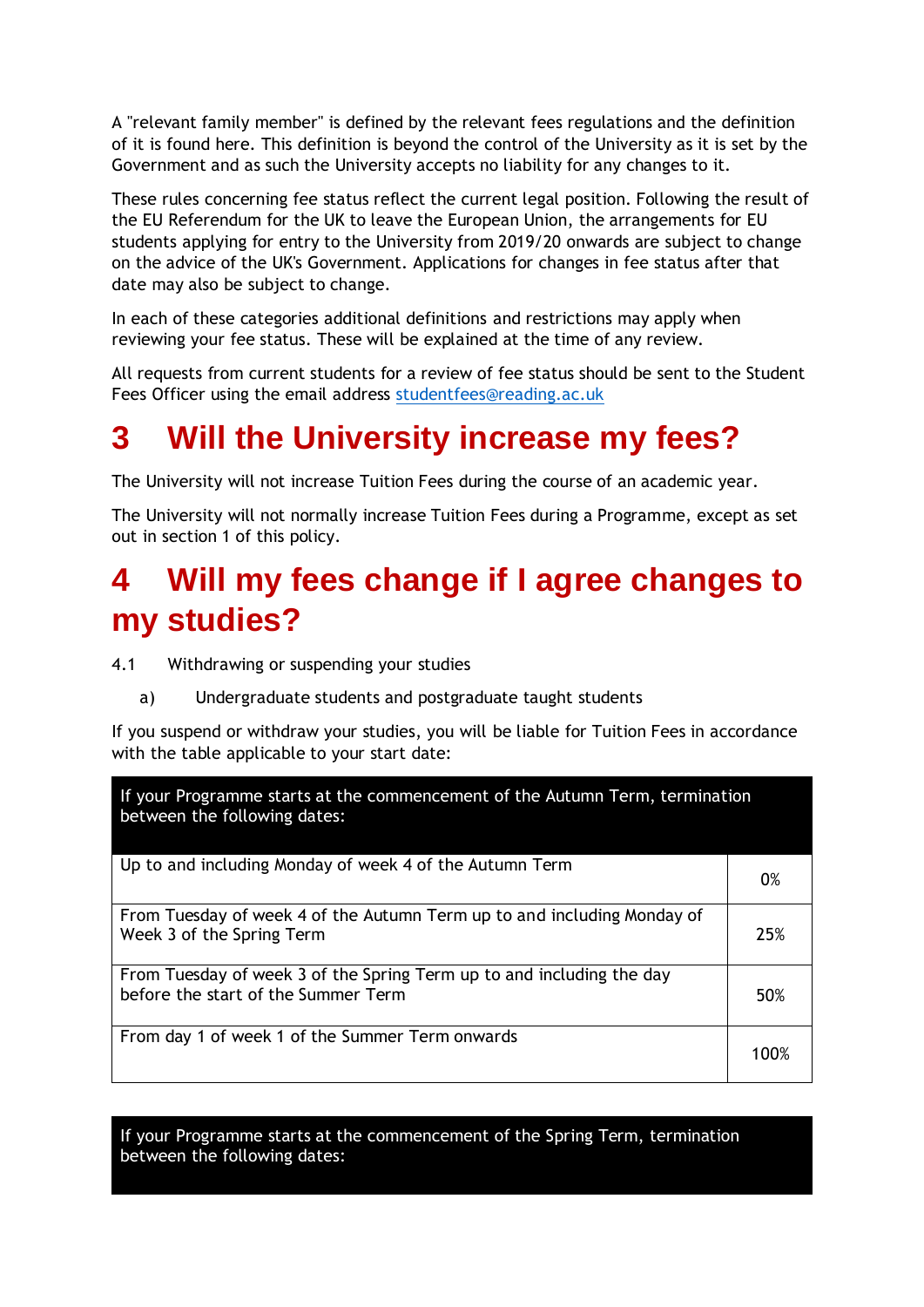| Up to and including Monday of week 4 of the Spring Term                                                      | 0%         |
|--------------------------------------------------------------------------------------------------------------|------------|
| From Tuesday of week 4 of the Spring Term up to and including Monday of<br>Week 3 of the Summer Term         | 25%        |
| From Tuesday of week 3 of the Summer Term up to and including the day<br>before the start of the Autumn Term | 50%        |
| From day 1 of week 1 of the Autumn Term onwards                                                              | 1 $10^{9}$ |

If your Programme is of less than one year's duration or commences at a different date to the tables set out above, you should contact the relevant Support Centre or, for Henley Business School students studying at Greenlands, the Programme Administration Team, for details of the dates that are relevant to your Programme.

If you suspend and then wish to return to the University on a date outside the academic year in which you suspended, your Tuition Fees will remain as set out in your Offer Letter unless an increase is otherwise permitted as set out in this Fees Policy.

If you are returning from suspension and were charged for, but did not take, the original assessment, you will not be required to pay a further Tuition Fee for that assessment unless you are also receiving or entitled to receive further teaching. This does not apply to students who have taken the original assessment and are taking a resit.

If a discount has been applied to your Tuition Fees, and you subsequently suspend your studies and return to the University on a date outside the academic year in which you suspended, the unused element of the discount (i.e. the proportion of an academic year for which you were suspended) will be available for the year in which you return to the University. For example, if you suspend and in line with the table above, you are only liable for 50% of the fees in the year you suspend, you will be able to carry over the remaining 50% of the discount to the year in which you return.

b) PGR students

If you suspend your studies then your Tuition Fees will be reduced pro-rata for the equivalent period of time. When you resume your studies further Tuition Fees will be charged, your Tuition Fees will remain as set out in your Offer Letter unless an increase is otherwise permitted as set out in this Fees Policy.

If you withdraw from your studies then your Tuition Fees will recalculated pro-rata rounded up to the nearest month.

4.2 Part Time Programmes Running Over Multiple Years

For Student Finance Authority funded undergraduate programmes, the maximum fee cap for home students is set by the Department for Education and may be subject to change each year.

Any whole duration fee published will be done so on the assumption that all modules are passed first time and that any progression does not include a break in study or suspension.

Where students are required to retake modules additional fees may be due.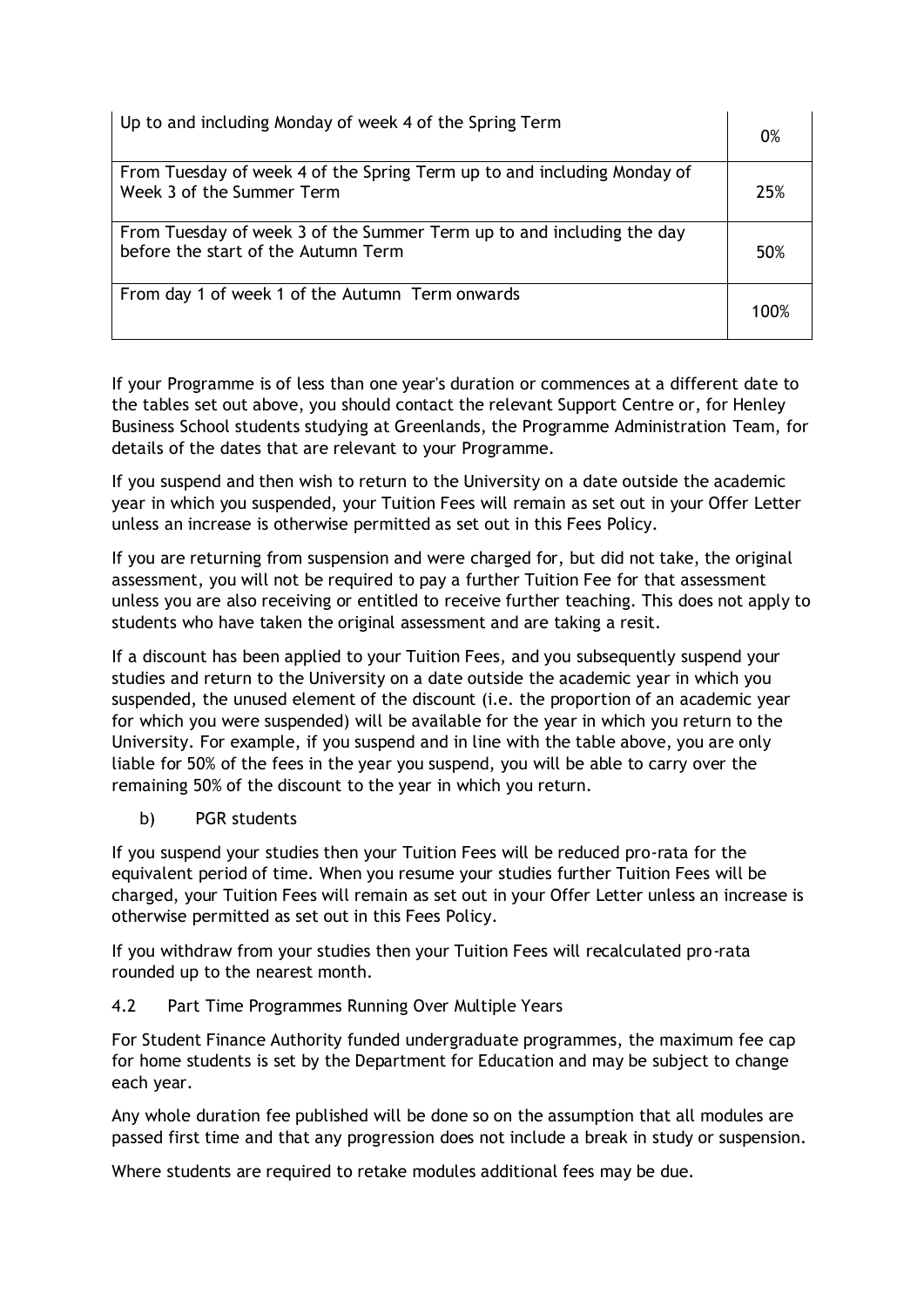#### 4.3 Mode Shift and Module Credit Fee Charging

Sometimes students on full time awards may switch to a part time equivalent.

If you change your mode of attendance in this way, rather than transferring between programmes, you can defer the charges for any module(s) not taken (but paid for as part of a whole award or year fee) until you are able to take the module(s) as part of the part time award.

Refunds in respect of modules where you commenced study and subsequently withdrew will be subject to the provisions of the standard refund provision, as set out in paragraph 11 of this policy.

4.4 Fee Variation for Alternative Study Patterns on Standard Awards

Sometimes it will be necessary for students to change how they study their awards either by taking fewer modules or by taking more. Depending on the mode of attendance and programme of study this may result in additional fee charges or a reduction in fees.

If a change results in a student studying fewer than the standard credits:

- If the original charge is per award or per year the fee will be reduced if the total number of credits taken drops below the threshold for full time status.
- If the original charge is by credit, the fee charged will be reduced to reflect the number of credits actually taken.

In all cases where students have commenced study on a module and withdraw from it as part of the change in mode of study, a partial charge for the withdrawn module may be charged.

4.5 Undergraduate Students Switching from Honours to Non-Honours Awards

There is no reduction in the fee if you opt to change to a non-honours award.

### **5 Tuition Fee Loans**

If you are a UK/EU student on a designated undergraduate or Post Graduate Teacher Training Programme you may be eligible for a Tuition Fee loan ("the Loan") from the relevant Student Finance Authority ("the Authority").

You are responsible for entering the correct Programme and fee information when applying for a Loan from the relevant Authority.

It is your responsibility to apply for a Loan for each year of study, in a timely manner and for the correct Programme, programme year and amount, and to inform the Authority of changes to your household circumstances.

During online registration, if you are being funded through an Authority, you must follow the instructions on the sponsorship screen to ensure that the University can manage collection of your Tuition Fees.

However, please note that the University is required to adhere to a final assessment on eligibility and entitlement to a Loan made by the Authority. Regardless of University provisions, policy and regulations, all students in receipt of funding from Student Finance are ultimately subject to the provisions of the Student Support Regulations in regards to maximum funding and maximum number of repeat years.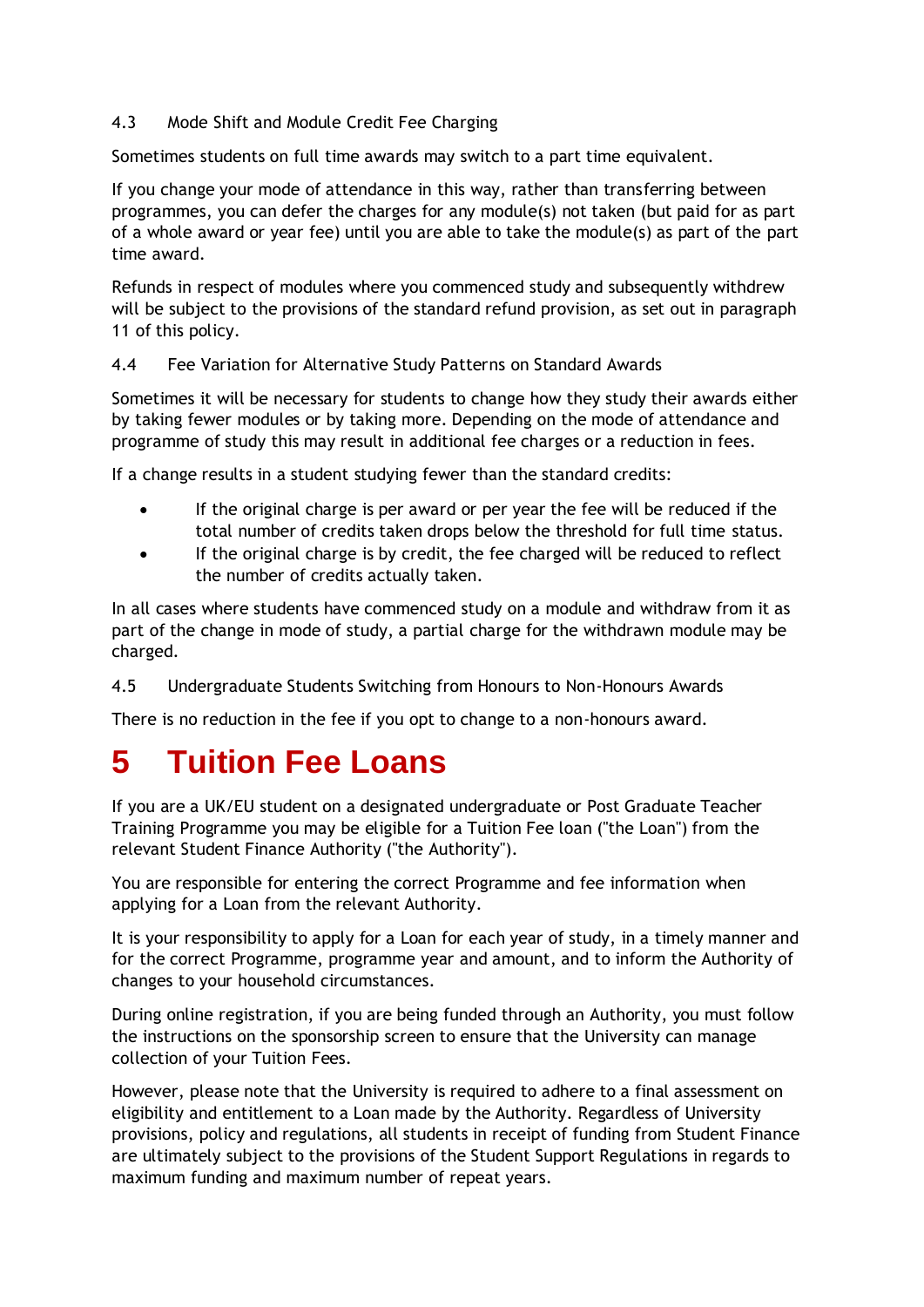If, by the date of registration, you are waiting for confirmation of your Loan from the Authority or after the date of registration your application for a Loan is rejected, you should contact Student Financial Support [\(studentfunding@reading.ac.uk\)](mailto:studentfunding@reading.ac.uk) as soon as possible to discuss your options.

### **6 When do I pay?**

You must pay your Tuition Fees in full at or before registration unless the following applies to you:

- You are receiving a loan from one of the Student Finance Authorities; or
- You have provided evidence of sponsorship from an approved sponsor; or
- You are eligible to pay the tuition fees in instalments (please see below); or
- Alternative payment arrangements are set out in your Offer Letter.

If you pay by module, you must pay the relevant module fee before or at registration.

6.1 Payment by instalment

You may pay your Tuition Fees to the University in two instalments if all of the following conditions apply:

- You are charged the full amount of the Tuition Fee at the start of your Programme (i.e. you are not billed by module); and
- the amount of the Tuition Fees owed at enrolment is greater than £2,000 per year; and
- your Programme runs for longer than 10 weeks.

If this applies to you, the instalments must be paid as follows:

- First instalment Before or at registration at the latest
- Second instalment The first day of the second term

You may pay your Tuition Fees to the University in three instalments if one of the following conditions applies:

- Your Tuition Fees are paid through a U.S. Direct Loan which is disbursed in three instalments; or
- Your Tuition Fees are funded by the Student Loans Company as a Postgraduate Loan.
- 6.2 Payment following transfer from another institution

If you have an approved Tuition Fee Loan and transfer to the University following enrolment at a different institution, the University will expect to receive Tuition Fee funding from the start of the next liability period following the transfer in accordance with the relevant updated table at paragraph 4.1 of this Policy.

### **7 How do I pay?**

Full or partial payment of fees can be paid by one or more of the methods below:

• As part of the online enrolment process via your University portal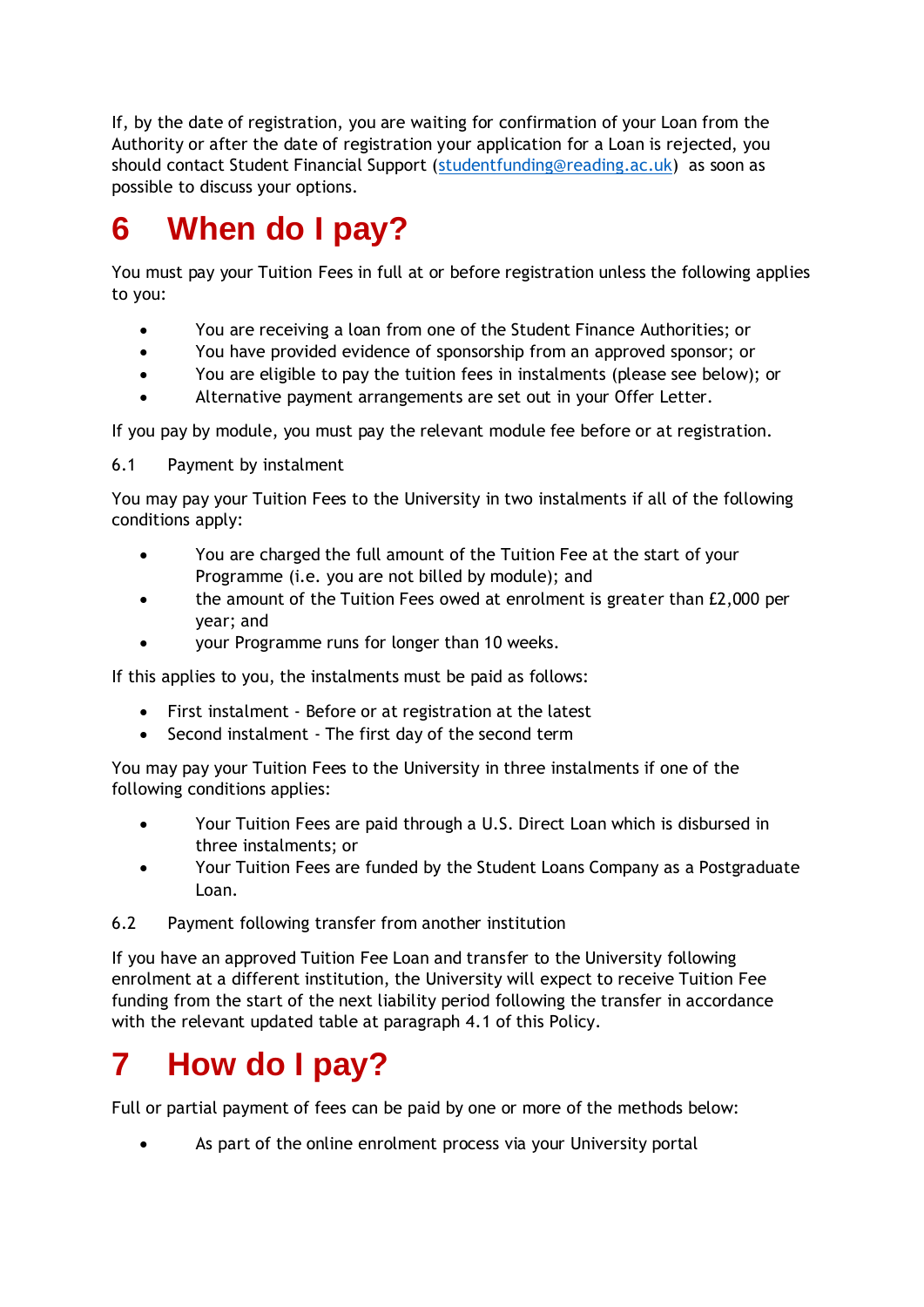- By credit or debit card or PayPal online [www.webpay.reading.ac.uk/studentpayments](http://www.webpay.reading.ac.uk/studentpayments)
- By GBP (£) Sterling cheque (drawn on a UK bank and made payable to the 'University of Reading', with the student name, student number and programme on the reverse). Cheques can be posted to the address on the Finance pages of the University website.
- International Funds Transfer please see here.
- Sponsorship.

The following link provides further information regarding all payment methods: [www.reading.ac.uk/internal/finance/fcs-Waystopay.aspx](http://www.reading.ac.uk/internal/finance/fcs-Waystopay.aspx)

If you experience difficulties in paying by any of the above methods you must contact the Receipts Office immediately. The Receipts Office will be able to advise on alternative ways to submit payment and can be contacted at [receipts@reading.ac.uk](mailto:receipts@reading.ac.uk)

Your Tuition Fees may be paid by a third party. It is a condition of the University accepting payment by a third party that you consent to the University contacting the original payer concerning matters relating to your Tuition Fees, including to process refunds.

Normally the University will invoice Tuition Fees in GB sterling. In certain circumstances the University may raise a fee note in another currency. Where it does so the Tuition Fees must be paid in that currency. If a different currency is used to pay a fee then the University reserves the right to refuse to accept such payment. It will not be liable for any exchange differences that may arise under any circumstances and you will have to reimburse any such costs to the University. It also reserves the right to levy an administrative fee of £100 to cover any extra costs that may arise in dealing with such a receipt.

7.1 Allocation of money paid against money owed

During your time at the University, you may owe money for a number of different things, such as Tuition Fees, accommodation fees or Additional Fees (for example, payment for field trips).

When you pay money to the University, by any of the mechanisms set out above, you may, if you wish, indicate what the money paid is for. For example, although you have outstanding Tuition Fees, you may wish to make sure money paid to us goes towards a field trip or your accommodation fees. It is your responsibility to make the University aware of any preference you have when paying money to us. Money received and allocated cannot be reallocated at a later date.

If you do not indicate the item for which a particular payment is for, money paid to us will be applied as follows:

- a) Tuition Fees; then
- b) Accommodation fees and charges; then
- c) Any other item, and if more than one, in the order in which these other items became payable.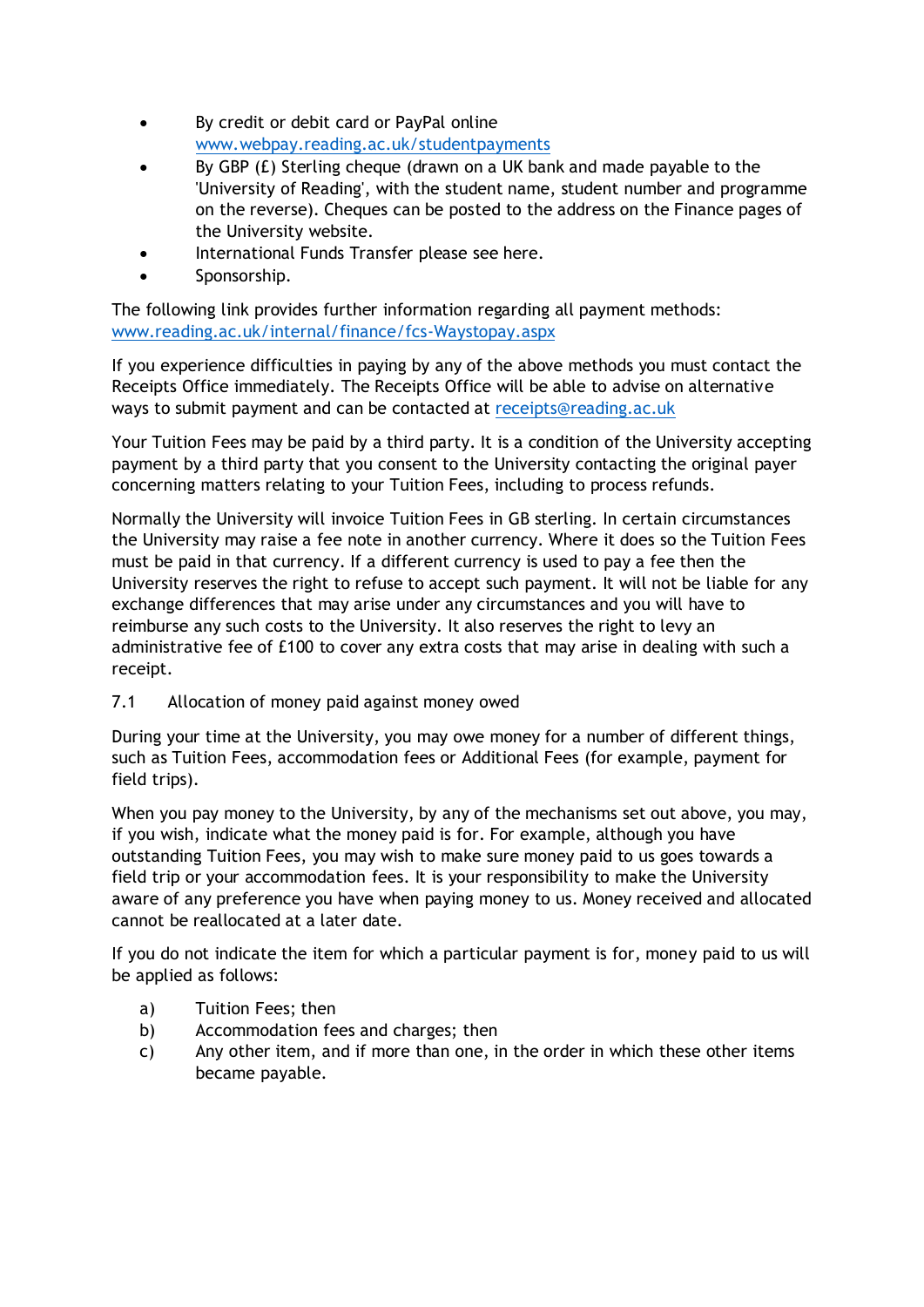### **8 What happens if I am being sponsored or receive a bursary?**

If you are being sponsored, wholly or in part, you must provide evidence of sponsorship to:

| During the admissions process                        | The Admissions Office            |
|------------------------------------------------------|----------------------------------|
| If you are a current undergraduate or PGT<br>student | <b>Student Financial Support</b> |
| If you are a current PGR student                     | The Graduate School              |

This must include the full amount of sponsorship and details of the sponsor. You will not be able to complete registration until the University has received confirmation of sponsorship from your sponsor and this has been approved by the University and/or the Tuition Fees are paid by the student or your sponsor.

If you are entitled to a refund of Tuition Fees or any other monies received by the University, for any reason, sponsorship or bursary amounts will be returned to your sponsor, and not to you, in accordance with the terms of your sponsorship arrangement.

### **9 What happens if I don't pay my Tuition Fees?**

You have ultimate liability for the payment of your Tuition Fees.

9.1 Responsibility for payment

You remain responsible for the Tuition Fees even where sponsorship agreements have been approved.

The University will ultimately always seek to recover Tuition Fees directly from students in cases where payment from other approved sources is not forthcoming.

The only exception to this is for students on programmes directly commissioned by a third party and where the programme enrolment is at the request of an employer. In such circumstances, where sponsorship is withdrawn or payments default, you will be withdrawn from the Programme. A commissioned programme is one where an employer or organisation has contracted the University to supply educational services.

If you or the University withdraws you from your Programme, the amount of the Tuition Fees to be paid or refunded as appropriate is calculated in accordance with the relevant table set out at paragraph 4.1 of this Policy.

9.2 Non-payment of Tuition Fees

If, for any reason, you are unable to pay your Tuition Fees by the date they are due, you should contact Student Credit Control at [studentcreditcontrol@reading.ac.uk](mailto:studentcreditcontrol@reading.ac.uk) or the Front Office Manager Finance Transactional Services or Head of Transactional Services here. In cases of genuine difficulty, the University will take reasonable steps to support you, which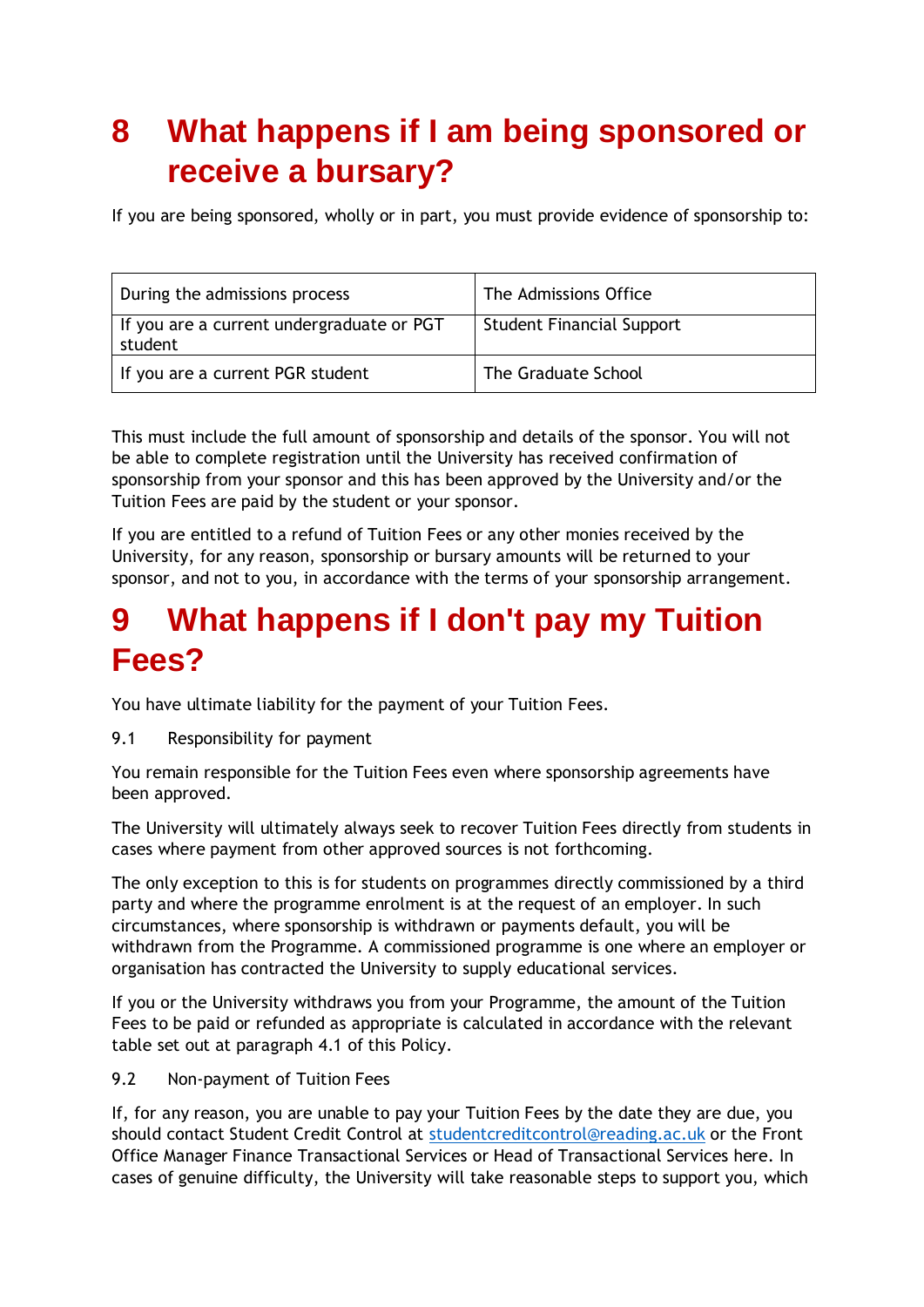may include agreement to payment by instalments or another payment plan arrangement. Please note that the University has no obligation to agree alternative arrangements.

The University reserves the right to take appropriate action against students who fail to pay their Tuition Fees, or make satisfactory arrangements to pay in line with the Fees Policy.

On initial default, unless alternative arrangements have been agreed, the University may withdraw your student IT rights or disable your student ID card and any controlled access privileges.

Should you continue to fail to make arrangements to pay your Tuition Fees or should you default in meeting agreed payment terms the University may, at its discretion (and where applicable following the appropriate process):

- not permit you to re-register and/or withdraw you from the programme of study;
- not issue you with a final award certificate;
- not permit you to attend the Graduation Ceremony; and/or
- not be issued with any academic reference.

This may include legal action to recover unpaid Tuition Fees and/or withdrawal from your Programme.

The University will refer unpaid accounts to legal debt recovery and/or external agencies to pursue payment. The University will also seek recovery of the costs associated with the legal process.

If you are in the UK under a Tier 4 visa, suspension of or withdrawal from your programme of study will result in the University of Reading notifying UKVI of this.

#### 9.3 Charges

In addition, the University will charge a late payment administration fee at the following rate at each payment point in which all, or any, of the Tuition Fee remains unpaid.

| If debt less than £1,000               | £40  |
|----------------------------------------|------|
| Debt over £1,000 but less than £10,000 | £70  |
| Debt over £10,000                      | £100 |

The payment point is in week 5 of each term and the late payment charge is applied to outstanding payments at that point. This is the case even if a prior charge has already been applied in preceding terms.

If you do not make payments due to us by the date on which they are due, the University may charge interest on to you on the overdue amount at the rate of 2% a year above the Bank of England base rate from time to time. This interest will accrue on a daily basis from the due date until the date of actual payment of the overdue amount. You must pay us interest together with any overdue amount.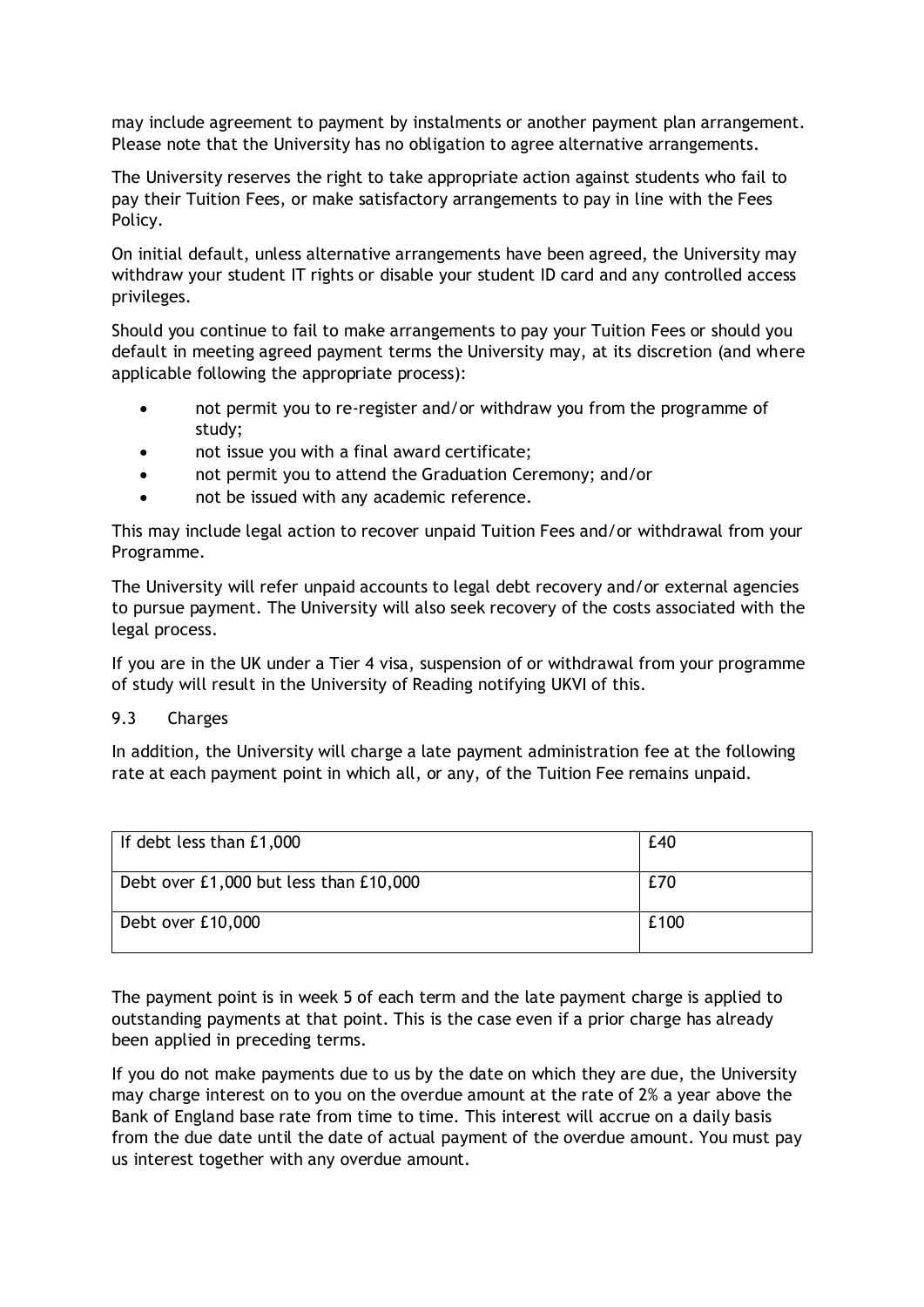### **10 What do my fees cover?**

#### 10.1 What do fees cover?

Your Tuition Fees cover the provision of tuition for your Programme and of academic, pastoral and other resources made available to you while you are a Student.

You may, as part of your Programme, have to pay some Additional Costs, as descripted in the Terms and Conditions. These are set out in your Programme Specification or, for optional modules, the relevant module description form.

Your Tuition Fees do not cover your accommodation or living costs.

#### 10.2 Resit Fees

If you have taken the original assessment for your programme and are taking a resit, you will be required to pay the appropriate fee. These fees are set out here.

However, if you have been granted the status of DNS (deemed not to have sat) as a result of a successful claim for extenuating circumstances, no resit fee will be applied.

#### 10.3 Postgraduate Taught Students Writing Up Fees

Where you have applied for and been granted an extension to the write up of your dissertation, a writing up fee will be applied in accordance with the University's current Fees Table.

10.4 Additional Terms for PGR students

PGR students have some additional terms regarding fees as follows:

a) Extension of research registration period

In the exceptional case where you have applied for and been granted an extension of your research registration period, you are required to re-enrol on payment of the appropriate fee. You may not re- enrol after your Maximum Registration Date unless this has been formally agreed by the Dean of Postgraduate Research Studies and you have been invited to do so.

b) Research Students' Writing Up/Continuation Fees

If you have passed your Minimum Registration Period and are considered to be "writing up" then the Continuation Fee will be payable thereafter.

Your School/Department will determine whether you qualify for the Continuation Fee based on whether you have passed the Minimum Registration Period and whether you are writing-up your thesis.

To find further information about the Continuation Fee please see Fees beyond the Minimum Registration Period at [www.reading.ac.uk/graduateschool/currentstudents/gs](http://www.reading.ac.uk/graduateschool/currentstudents/gs-feescontinuing.aspx)[feescontinuing.aspx](http://www.reading.ac.uk/graduateschool/currentstudents/gs-feescontinuing.aspx)

c) Research Examination Period and Re-examination Fees

Tuition Fees for PhD students cease to be due from the point of submission of the thesis to the Examinations Office in accordance with the University's rules on submission. An appropriate refund of the Continuation Fee may be payable depending upon the timing of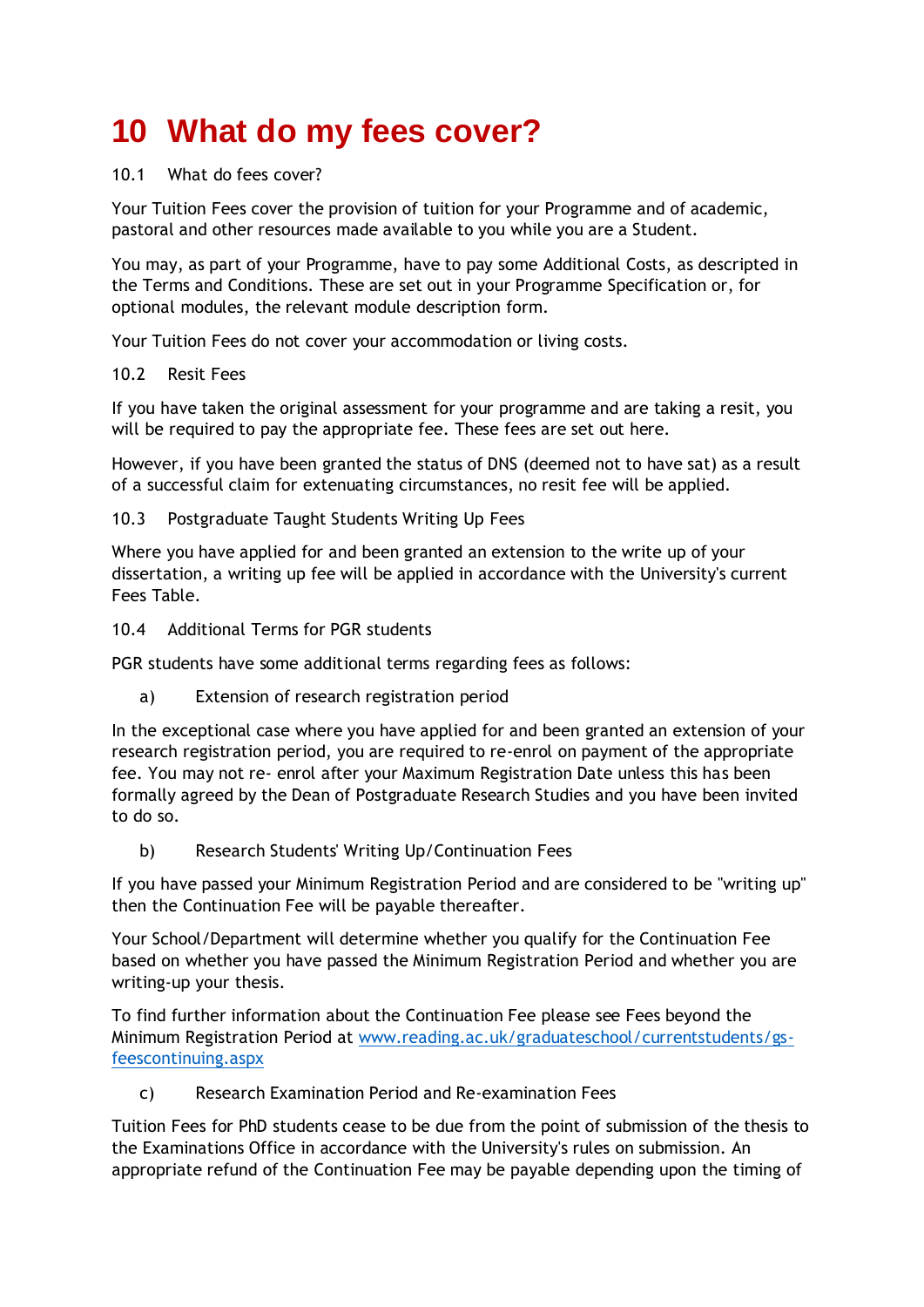the thesis submission. For further information please see Fees beyond the Minimum Registration Period at [www.reading.ac.uk/graduateschool/currentstudents/gs](http://www.reading.ac.uk/graduateschool/currentstudents/gs-feescontinuing.aspx)[feescontinuing.aspx](http://www.reading.ac.uk/graduateschool/currentstudents/gs-feescontinuing.aspx)

Following your viva voce examination you may be required to:

- undertake Major or Minor Amendments. In these cases you are not required to pay a resubmission fee.
- resubmit following a Failure within a further 3 years (and be fully reexamined). In this case you are required to pay a re-examination fee.

10.5 Placement years

You will be required to pay 15% of the total annual Tuition Fee whilst on your placement year.

### **11 When might my fees be refunded? How do I apply for a refund?**

#### 11.1 Refunds on suspension or withdrawal

Refunds of Tuition Fees as a result of suspension or withdrawal from the University will be determined and calculated in accordance with the tables set out at paragraph 4.1 of this Policy.

Payment of a refund in these circumstances is dependent upon you following the correct procedure for suspension or withdrawal. The University is not liable for you failing to follow the correct procedure in this regard.

The University will deduct the value of any scholarship or bursary paid to you from any refund.

A refund in excess of the prescribed levels will only be considered if a withdrawal or suspension is due to serious and unforeseen exceptional circumstances. In such circumstances you should seek advice from a member of the Student Support Centre.

#### 11.2 Changes by the University

If the University cancels an award or compulsory module meaning you are prevented from completing that award or compulsory module, you will receive an automatic full reduction of Tuition Fees for the relevant award or compulsory module.

#### 11.3 You do not meet the terms of your offer

If you do not meet the terms of the offer made to you, or you do not get the visa you need to study at the University, and you have already paid some or all of the Tuition Fee, the University will refund Tuition Fees already paid.

#### 11.4 Method of repayment

Refunds will only be made via the method and account used for the original payment. As such, if someone else has paid your Tuition Fees, the refund will be made to that person or organisation. Refunds will not be made in cash.

Refunds will be made as quickly as reasonably possible.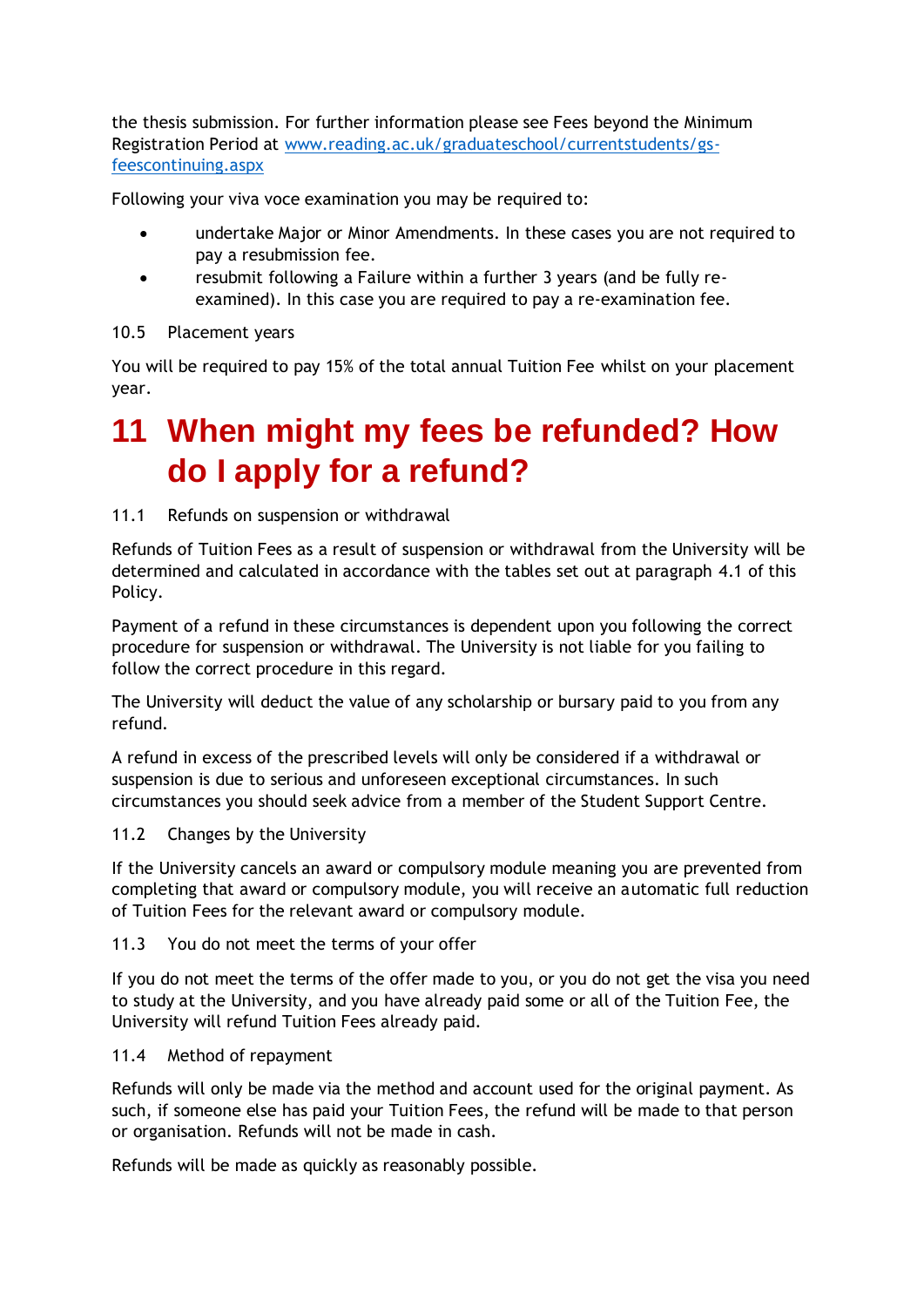11.5 Circumstances in which refunds are not due

There is no refund available of non-refundable deposits.

There is no reduction or refund available if the duration of a module is one teaching block (normally 15 weeks or less) and withdrawal takes place after the official start date of the module.

There is no reduction or refund available in respect of module(s) where the credit has been awarded, or recommended, following the completion of the process of assessing a claim for Accredited Prior Experiential Learning (RP(E)L).

The University does not refund monies to students that they have not paid but that are accounted for on the student record in the form of fee reductions, scholarships or bursaries.

### **12 Do I have to pay a deposit?**

12.1 You may be required to pay a deposit of up to £1,000 (unless an exemption listed at sub paragraph (b) beneath applies) if you are:

- an International postgraduate taught student at the University (including the Henley Business School); or
- a Home/EU postgraduate taught student in the Henley Business School; or
- a student undertaking the International Foundation Programme.

You will be required to pay a deposit of £500 if you are:

- studying on the University's Pre-sessional English programme.
- studying on the University's Physician Associate programme.

If you are required to pay a deposit, this will be indicated on your offer letter. Payment of the deposit is a condition of acceptance. It is also a requirement for students requiring a Tier 4 visa in order to be issued with a Confirmation of Acceptance for Studies (CAS).

The balance of the first instalment of your Tuition Fees is payable at enrolment.

a) Is my deposit refundable?

Deposits are non-refundable, unless:

- you fail to meet the conditions of your offer;
- you are unable to be issued with a visa; or
- you decide to cancel your contract with the University within 14 days of the later of your acceptance of the offer or the University receiving the deposit monies.
- b) Am I exempt from paying a deposit?

You are not required to pay a deposit if you are:

- sponsored in full by a Government (UK or other);
- sponsored for the full tuition fees by the University;
- sponsored in full by another (UK or non-UK) Educational institution;